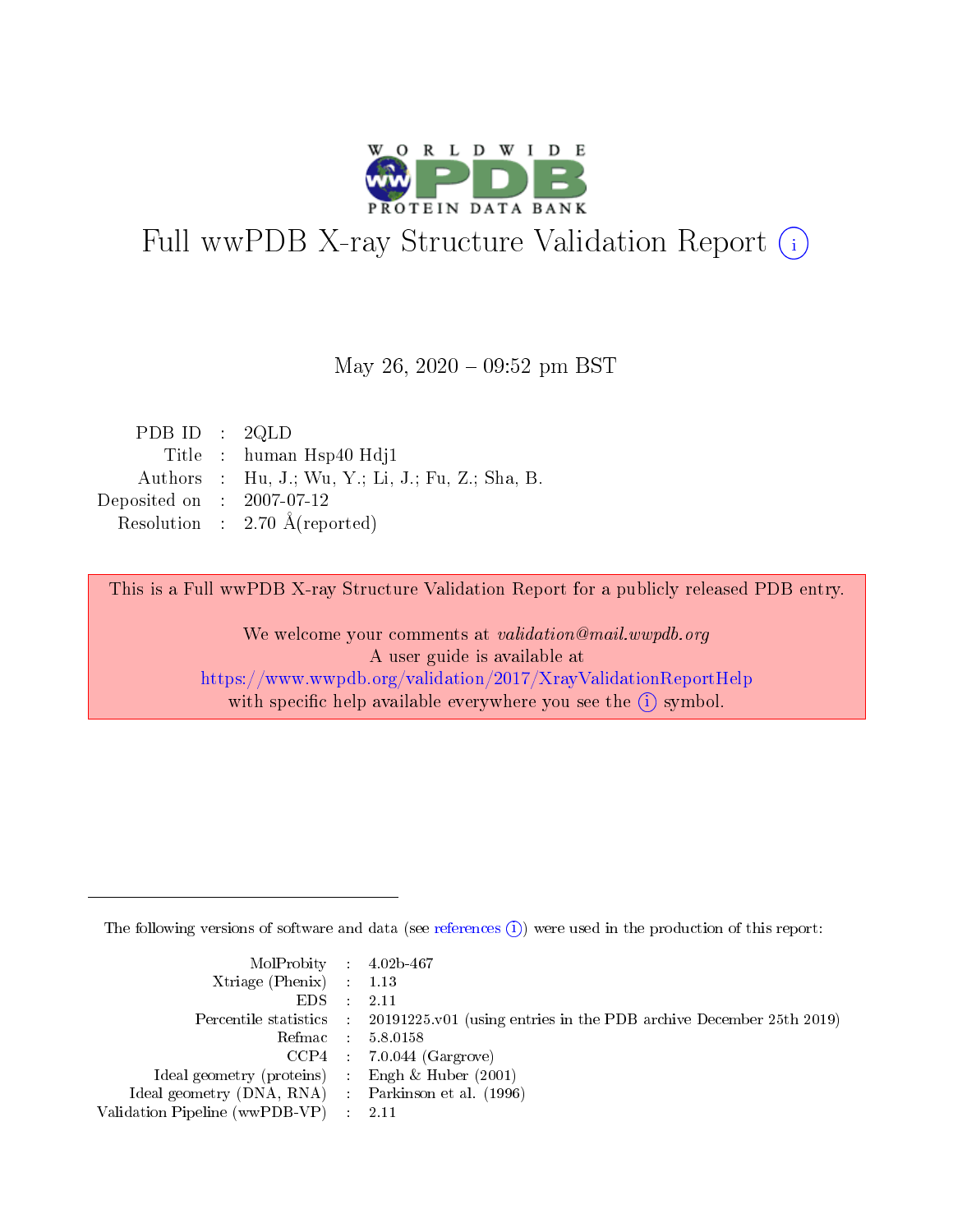# 1 [O](https://www.wwpdb.org/validation/2017/XrayValidationReportHelp#overall_quality)verall quality at a glance  $(i)$

The following experimental techniques were used to determine the structure: X-RAY DIFFRACTION

The reported resolution of this entry is 2.70 Å.

Percentile scores (ranging between 0-100) for global validation metrics of the entry are shown in the following graphic. The table shows the number of entries on which the scores are based.



| Metric                | Whole archive<br>$(\#\text{Entries})$ | Similar resolution<br>$(\#\text{Entries},\, \text{resolution}\; \text{range}(\textup{\AA}))$ |
|-----------------------|---------------------------------------|----------------------------------------------------------------------------------------------|
| $R_{free}$            | 130704                                | $2808(2.70-2.70)$                                                                            |
| Clashscore            | 141614                                | $3122(2.70-2.70)$                                                                            |
| Ramachandran outliers | 138981                                | $3069(2.70-2.70)$                                                                            |
| Sidechain outliers    | 138945                                | $3069(2.70-2.70)$                                                                            |
| RSRZ outliers         | 127900                                | $2737(2.70-2.70)$                                                                            |

The table below summarises the geometric issues observed across the polymeric chains and their fit to the electron density. The red, orange, yellow and green segments on the lower bar indicate the fraction of residues that contain outliers for  $>=3, 2, 1$  and 0 types of geometric quality criteria respectively. A grey segment represents the fraction of residues that are not modelled. The numeric value for each fraction is indicated below the corresponding segment, with a dot representing fractions <=5% The upper red bar (where present) indicates the fraction of residues that have poor fit to the electron density. The numeric value is given above the bar.

| Mol | $\sim$ 1<br>hain | Length |       | Quality of chain |    |    |
|-----|------------------|--------|-------|------------------|----|----|
|     |                  |        | $2\%$ |                  |    |    |
| л.  | . .              | 183    | 34%   | 50%              | 9% | 7% |

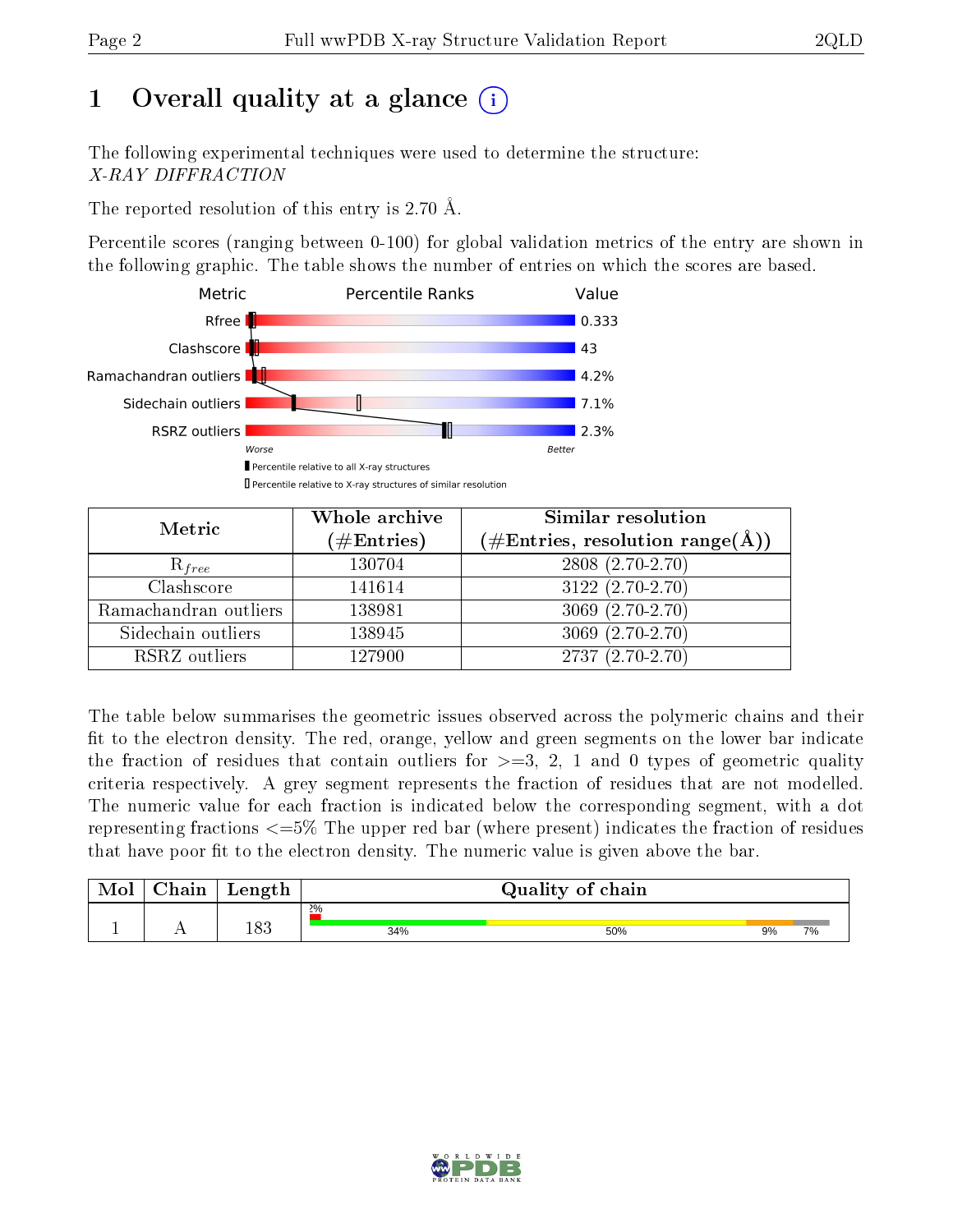# 2 Entry composition (i)

There is only 1 type of molecule in this entry. The entry contains 1359 atoms, of which 0 are hydrogens and 0 are deuteriums.

In the tables below, the ZeroOcc column contains the number of atoms modelled with zero occupancy, the AltConf column contains the number of residues with at least one atom in alternate conformation and the Trace column contains the number of residues modelled with at most 2 atoms.

Molecule 1 is a protein called DnaJ homolog subfamily B member 1.

| Mol | Chain   Residues | Atoms               |     |     | $\text{ZeroOcc} \mid \text{AltConf} \mid \text{Trace}$ |  |  |  |
|-----|------------------|---------------------|-----|-----|--------------------------------------------------------|--|--|--|
|     | 171              | $\rm Total$<br>1359 | 867 | 241 | -246                                                   |  |  |  |

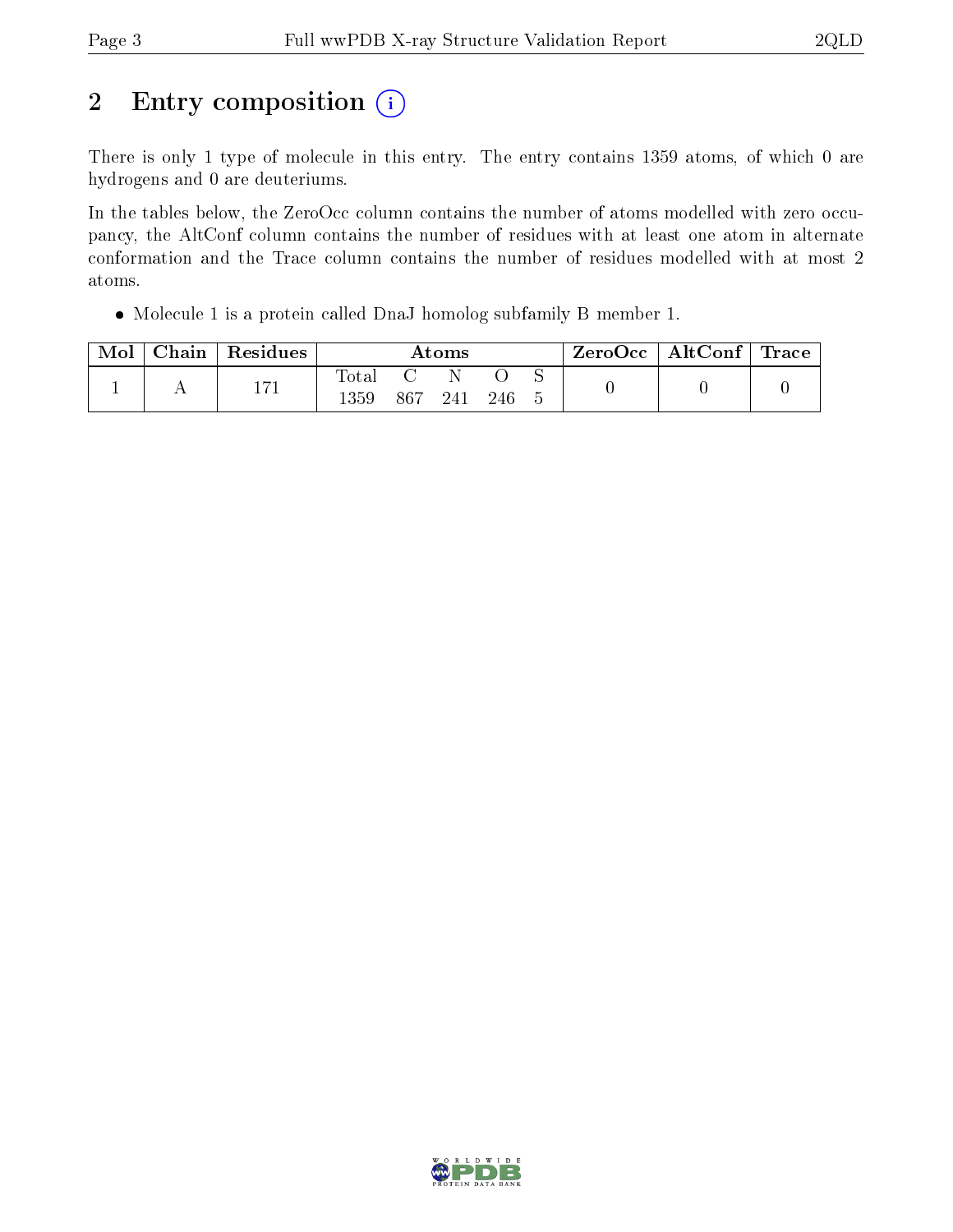# 3 Residue-property plots  $(i)$

These plots are drawn for all protein, RNA and DNA chains in the entry. The first graphic for a chain summarises the proportions of the various outlier classes displayed in the second graphic. The second graphic shows the sequence view annotated by issues in geometry and electron density. Residues are color-coded according to the number of geometric quality criteria for which they contain at least one outlier: green  $= 0$ , yellow  $= 1$ , orange  $= 2$  and red  $= 3$  or more. A red dot above a residue indicates a poor fit to the electron density (RSRZ  $> 2$ ). Stretches of 2 or more consecutive residues without any outlier are shown as a green connector. Residues present in the sample, but not in the model, are shown in grey.



• Molecule 1: DnaJ homolog subfamily B member 1

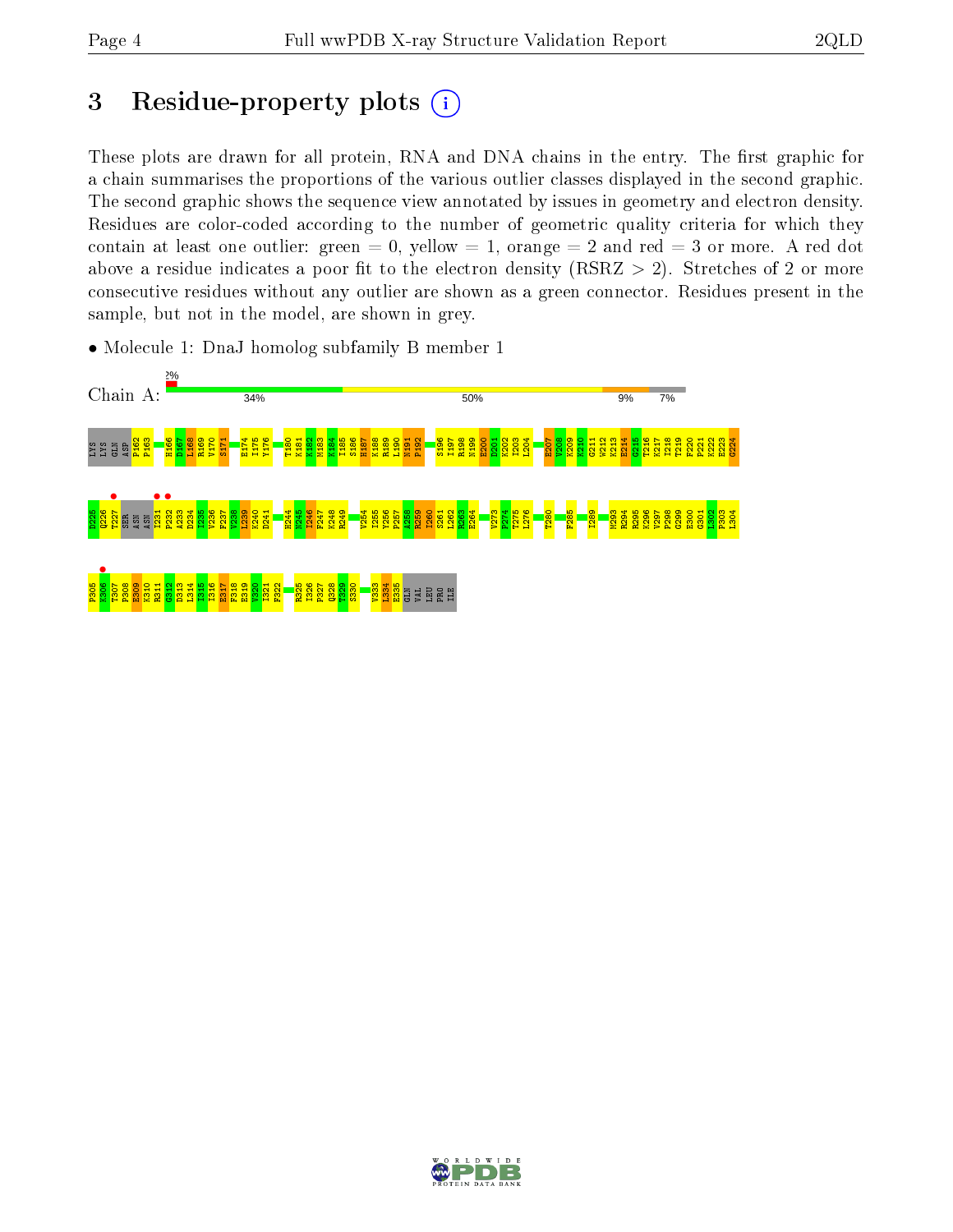# 4 Data and refinement statistics  $(i)$

| Property                                                             | Value                                            | Source         |
|----------------------------------------------------------------------|--------------------------------------------------|----------------|
| Space group                                                          | C2221                                            | Depositor      |
| Cell constants                                                       | 191.13Å<br>97.01Å<br>$40.96\text{\AA}$           | Depositor      |
| a, b, c, $\alpha$ , $\beta$ , $\gamma$                               | $90.00^{\circ}$ $90.00^{\circ}$<br>$90.00^\circ$ |                |
| Resolution $(A)$                                                     | $30.00$ <sup>-</sup><br>$-2.70$                  | Depositor      |
|                                                                      | $29.74 - 2.80$                                   | <b>EDS</b>     |
| % Data completeness                                                  | 89.8 (30.00-2.70)                                | Depositor      |
| (in resolution range)                                                | $94.0(29.74-2.80)$                               | <b>EDS</b>     |
| $R_{merge}$                                                          | 0.07                                             | Depositor      |
| $\mathrm{R}_{sym}$                                                   | 0.07                                             | Depositor      |
| $\langle I/\sigma(I) \rangle^{-1}$                                   | 3.05 (at $2.80\text{\AA}$ )                      | Xtriage        |
| Refinement program                                                   | $CNS$ 1.0                                        | Depositor      |
| $R, R_{free}$                                                        | 0.283,<br>0.336                                  | Depositor      |
|                                                                      | 0.283,<br>0.333                                  | DCC            |
| $\mathcal{R}_{free}$ test set                                        | $681$ reflections $(7.39\%)$                     | wwPDB-VP       |
| Wilson B-factor $(A^2)$                                              | 53.0                                             | Xtriage        |
| Anisotropy                                                           | 0.808                                            | <b>Xtriage</b> |
| Bulk solvent $k_{sol}(e/\mathring{A}^3)$ , $B_{sol}(\mathring{A}^2)$ | $0.33$ , 77.6                                    | <b>EDS</b>     |
| L-test for twinning <sup>2</sup>                                     | $< L >$ = 0.49, $< L^2 >$ = 0.33                 | Xtriage        |
| Estimated twinning fraction                                          | No twinning to report.                           | Xtriage        |
| $F_o, F_c$ correlation                                               | 0.88                                             | <b>EDS</b>     |
| Total number of atoms                                                | 1359                                             | wwPDB-VP       |
| Average B, all atoms $(A^2)$                                         | 62.0                                             | wwPDB-VP       |

Xtriage's analysis on translational NCS is as follows: The largest off-origin peak in the Patterson function is  $6.74\%$  of the height of the origin peak. No significant pseudotranslation is detected.

<sup>&</sup>lt;sup>2</sup>Theoretical values of  $\langle |L| \rangle$ ,  $\langle L^2 \rangle$  for acentric reflections are 0.5, 0.333 respectively for untwinned datasets, and 0.375, 0.2 for perfectly twinned datasets.



<span id="page-4-1"></span><span id="page-4-0"></span><sup>1</sup> Intensities estimated from amplitudes.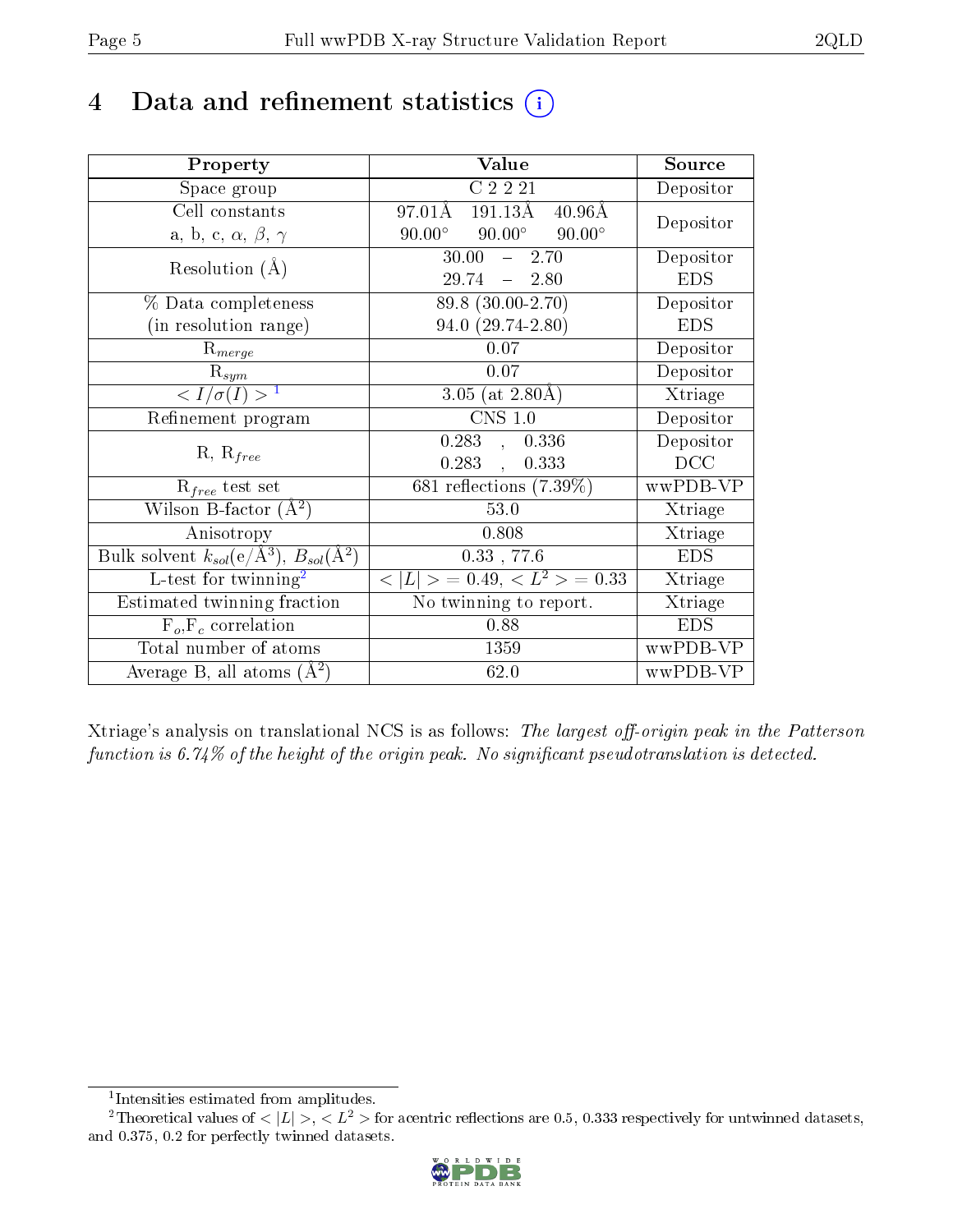# 5 Model quality  $(i)$

## 5.1 Standard geometry  $\overline{()}$

The Z score for a bond length (or angle) is the number of standard deviations the observed value is removed from the expected value. A bond length (or angle) with  $|Z| > 5$  is considered an outlier worth inspection. RMSZ is the root-mean-square of all Z scores of the bond lengths (or angles).

| Mol   Chain |      | Bond lengths                    |      | Bond angles |
|-------------|------|---------------------------------|------|-------------|
|             |      | RMSZ $ #Z  > 5$ RMSZ $ #Z  > 5$ |      |             |
|             | 0.48 | 0/1386                          | 0.72 | 0/1870      |

There are no bond length outliers.

There are no bond angle outliers.

There are no chirality outliers.

There are no planarity outliers.

### 5.2 Too-close contacts  $\overline{()}$

In the following table, the Non-H and H(model) columns list the number of non-hydrogen atoms and hydrogen atoms in the chain respectively. The H(added) column lists the number of hydrogen atoms added and optimized by MolProbity. The Clashes column lists the number of clashes within the asymmetric unit, whereas Symm-Clashes lists symmetry related clashes.

| $\operatorname{Mol}$ |      |       | Chain   Non-H   H(model)   H(added)   Clashes   Symm-Clashes |
|----------------------|------|-------|--------------------------------------------------------------|
|                      | ،359 |       |                                                              |
|                      | .359 | -1427 |                                                              |

The all-atom clashscore is defined as the number of clashes found per 1000 atoms (including hydrogen atoms). The all-atom clashscore for this structure is 43.

All (119) close contacts within the same asymmetric unit are listed below, sorted by their clash magnitude.

| Atom-1              | $\boldsymbol{\mathrm{Atom}\text{-}2}$ | Interatomic<br>distance $(A)$ | Clash<br>overlap<br>(Ă |
|---------------------|---------------------------------------|-------------------------------|------------------------|
| 1: A:304:LEU:HD12   | 1: A:310: LYS:O                       | 1 71                          | 0.90                   |
| 1: A: 190: LEU: HB2 | 1:A:226:GLN:HG2                       | 1.58                          | 0.85                   |
| 1:A:298:PRO:HA      | 1: A:313: ASP:OD1                     | 1.76                          | 0.85                   |
| 1:A:259:ARG:HH11    | 1:A:259:ARG:HG2                       | 1.45                          | 0.82                   |
| 1: A:211: GLY:O     | 1:A:305:PRO:HG3                       | 187                           | 0.75                   |

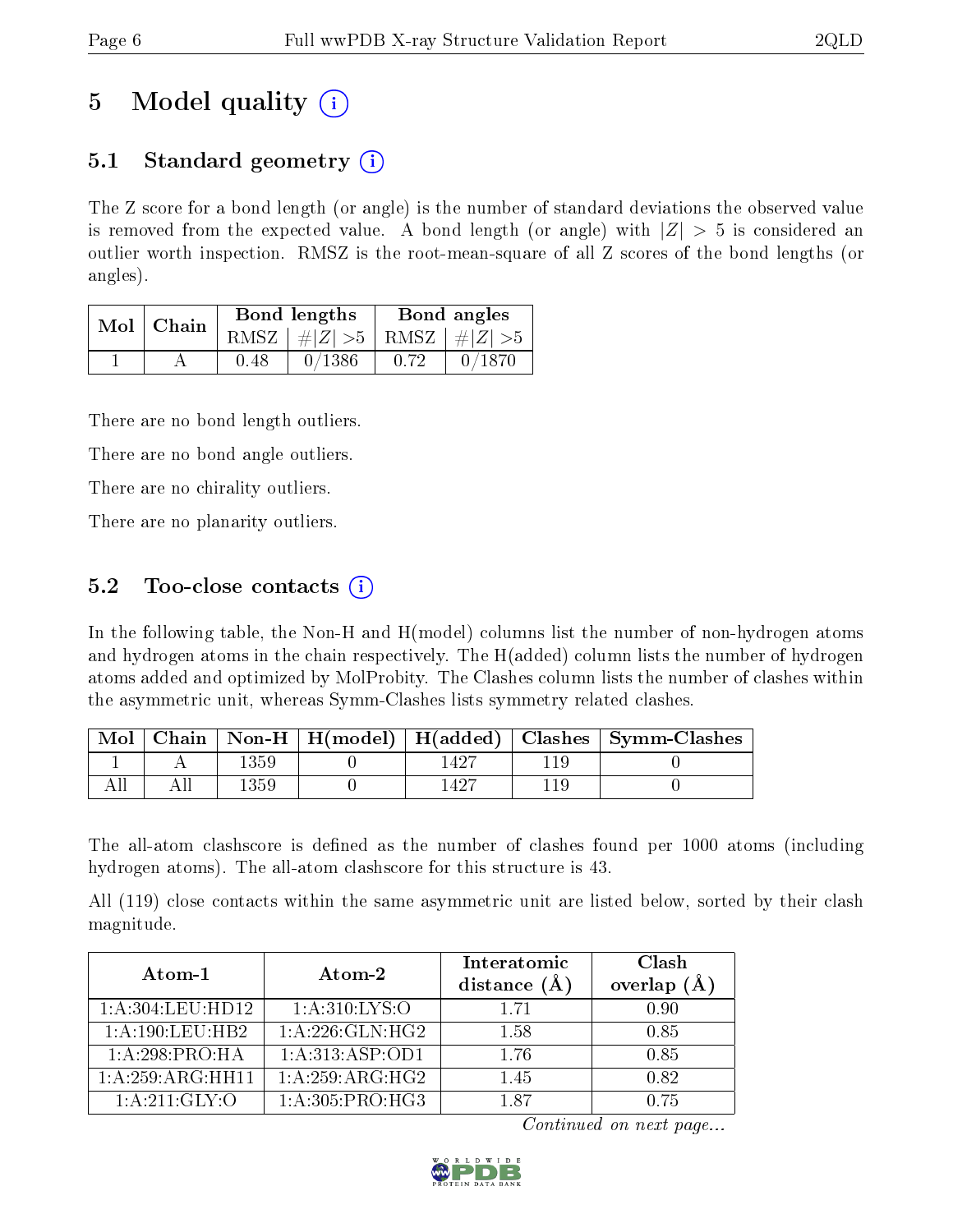| сонинией јтоні ртеоючв риде |                                   | Interatomic       | Clash         |
|-----------------------------|-----------------------------------|-------------------|---------------|
| Atom-1                      | Atom-2                            | distance $(\AA)$  | overlap $(A)$ |
| 1:A:248:LYS:HD2             | 1:A:255:ILE:HD12                  | 1.68              | 0.75          |
| 1:A:190:LEU:H               | $1:$ A:226:GLN:HE21               | 1.33              | 0.73          |
| 1:A:273:VAL:HG21            | 1: A:316: ILE: HD11               | 1.70              | 0.73          |
| 1:A:328:GLN:H               | 1: A: 328: GLN: CD                | 1.93              | 0.72          |
| 1: A: 333: VAL: O           | 1: A: 335: GLU:N                  | 2.24              | 0.71          |
| 1: A:285:PHE:HE2            | 1: A:295:ARG:HG3                  | 1.55              | 0.71          |
| 1: A:214:GLU:HG2            | 1: A:241: ASP:OD1                 | $\overline{1}.91$ | 0.70          |
| 1:A:190:LEU:N               | 1:A:226:GLN:HE21                  | 1.89              | 0.70          |
| 1: A:285:PHE:CE2            | 1: A:295: ARG:HG3                 | 2.27              | 0.69          |
| 1:A:163:PRO:HA              | 1:A:233:ALA:HB1                   | 1.74              | 0.68          |
| 1: A: 166: HIS: O           | 1: A:237:PHE:HA                   | 1.94              | 0.66          |
| 1: A:301: GLY:O             | 1:A:311:ARG:HD2                   | 1.94              | 0.66          |
| 1: A:209:LYS:HB2            | 1: A:212:TRP:CE2                  | 2.30              | 0.66          |
| 1:A:185:ILE:HG22            | 1: A:186: SER: N                  | 2.10              | 0.66          |
| 1: A:296:LYS:HE2            | 1:A:313:ASP:HB2                   | 1.77              | 0.66          |
| 1: A: 181: LYS: HG2         | 1: A: 183:MET:HE1                 | 1.77              | 0.65          |
| 1: A: 185: ILE: HD11        | 1:A:237:PHE:HZ                    | 1.60              | 0.64          |
| 1: A:204:LEU:HB3            | $1: A:220:$ PHE:CE2               | 2.32              | 0.64          |
| 1:A:190:LEU:H               | 1:A:226:GLN:NE2                   | 1.95              | 0.64          |
| 1: A:214: GLU: H            | 1:A:249:ARG:HH12                  | 1.44              | 0.63          |
| 1:A:300:GLU:HB3             | 1:A:314:LEU:HB2                   | 1.80              | 0.62          |
| 1: A:204:LEU:HD13           | $1: A:220:$ PHE:CD2               | 2.33              | 0.62          |
| 1:A:334:LEU:C               | 1:A:335:GLU:OE1                   | 2.38              | 0.62          |
| 1: A: 189: ARG: HD3         | $1:$ A:226: $GLN:NE2$             | 2.14              | 0.61          |
| 1:A:187:HIS:NE2             | 1:A:202:LYS:HD2                   | $\overline{2}.14$ | 0.61          |
| 1:A:259:ARG:NH1             | 1:A:259:ARG:HG2                   | 2.16              | 0.60          |
| 1:A:231:ILE:HG23            | 1:A:232:PRO:HD2                   | 1.82              | 0.60          |
| 1:A:300:GLU:HB3             | 1: A:314:LEU:CB                   | 2.32              | 0.60          |
| 1:A:171:SER:CB              | 1: A:174: GLU: HG3                | 2.32              | 0.60          |
| 1:A:187:HIS:HB2             | 1:A:224:GLY:O                     | 2.02              | 0.59          |
| 1:A:239:LEU:HD12            | 1:A:240:LYS:N                     | 2.17              | 0.59          |
| 1: A:260: ILE: HG12         | 1:A:264:GLU:HB2                   | 1.85              | 0.59          |
| 1:A:275:THR:HG22            | 1:A:276:LEU:N                     | 2.16              | 0.58          |
| 1: A:239:LEU:HD12           | $1:A:240:\overline{\text{LYS:H}}$ | 1.69              | 0.58          |
| 1: A:217: LYS:C             | 1:A:218:ILE:HD12                  | 2.24              | 0.57          |
| 1:A:185:ILE:HG22            | 1:A:186:SER:H                     | 1.69              | 0.57          |
| 1:A:162:PRO:O               | 1:A:233:ALA:HB2                   | 2.03              | 0.57          |
| 1: A: 333: VAL: C           | 1: A: 335: GLU: H                 | 2.07              | 0.57          |
| 1:A:335:GLU:N               | 1: A: 335: GLU: OE1               | 2.37              | 0.57          |
| 1:A:304:LEU:HD13            | 1:A:310:LYS:HG3                   | 1.85              | 0.57          |
| 1:A:221:PRO:HA              | 1:A:234:ASP:OD1                   | 2.05              | 0.56          |

Continued from previous page.

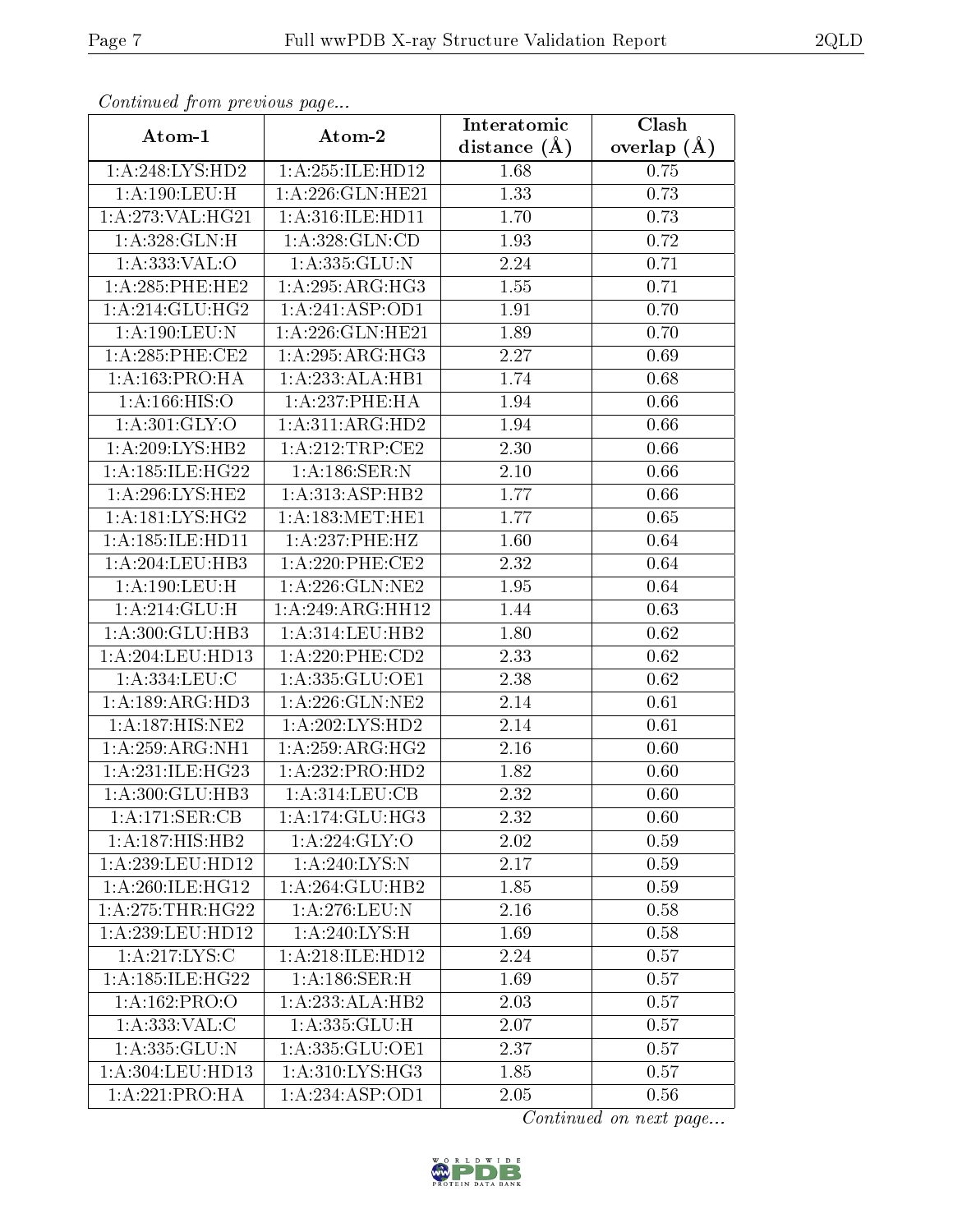| Continuea from previous page |                                                                                                                                                                                       | Interatomic    | Clash         |
|------------------------------|---------------------------------------------------------------------------------------------------------------------------------------------------------------------------------------|----------------|---------------|
| Atom-1                       | Atom-2                                                                                                                                                                                | distance $(A)$ | overlap $(A)$ |
| 1: A:327: PRO:HG2            | 1: A:330: SER:OG                                                                                                                                                                      | 2.06           | 0.56          |
| 1:A:190:LEU:H                | 1:A:226:GLN:HG2                                                                                                                                                                       | 1.69           | 0.56          |
| 1: A:219:THR:HG23            | 1:A:236:VAL:HG22                                                                                                                                                                      | 1.89           | 0.55          |
| 1:A:294:ARG:HA               | 1: A:316: ILE: O                                                                                                                                                                      | 2.07           | 0.55          |
| 1:A:260:ILE:HG22             | 1: A:319: GLU:O                                                                                                                                                                       | 2.07           | $0.54\,$      |
| 1:A:254:VAL:O                | 1:A:314:LEU:HD12                                                                                                                                                                      | 2.07           | 0.54          |
| 1: A: 213: LYS:O             | 1: A:216:THR:HG23                                                                                                                                                                     | 2.08           | 0.53          |
| 1: A:326: ILE: HG22          | $1: A: 330:$ SER:HB2                                                                                                                                                                  | 1.90           | 0.53          |
| 1: A: 185: ILE: HD11         | $1: A:237:$ PHE:CZ                                                                                                                                                                    | 2.43           | 0.53          |
| 1:A:171:SER:HB3              | 1: A:174: GLU: HG3                                                                                                                                                                    | 1.89           | 0.53          |
| 1:A:203:ILE:O                | 1:A:203:ILE:HG22                                                                                                                                                                      | 2.10           | 0.52          |
| 1: A: 189: ARG: HA           | 1: A:226: GLN: NE2                                                                                                                                                                    | 2.25           | 0.52          |
| 1: A:305: PRO:O              | 1: A:308: PRO:HD3                                                                                                                                                                     | 2.09           | 0.52          |
| 1:A:169:ARG:O                | 1:A:181:LYS:HE3                                                                                                                                                                       | 2.09           | 0.52          |
| 1:A:171:SER:OG               | 1: A:174: GLU: HG3                                                                                                                                                                    | 2.10           | 0.52          |
| $1: A:220:$ PHE:HB3          | $1:\stackrel{\textstyle\mathbf{A}}{1}:\stackrel{\textstyle 2}{2}23:\stackrel{\textstyle\mathbf{GL}}{1}\cup \stackrel{\textstyle\mathbf{H}}{1}\cup \stackrel{\textstyle\mathbf{G}}{3}$ | 1.91           | 0.51          |
| 1:A:276:LEU:H                | 1:A:276:LEU:HD12                                                                                                                                                                      | 1.76           | 0.51          |
| 1: A: 168: LEU: HD21         | 1: A: 181: LYS: HD3                                                                                                                                                                   | 1.93           | 0.50          |
| 1: A:209: LYS: HB2           | 1:A:212:TRP:NE1                                                                                                                                                                       | 2.26           | 0.50          |
| 1:A:244:HIS:HD2              | 1:A:247:PHE:H                                                                                                                                                                         | 1.59           | 0.50          |
| 1: A: 189: ARG: HD3          | 1:A:226:GLN:HE22                                                                                                                                                                      | 1.74           | 0.50          |
| $1:$ A:262:LEU:HD13          | 1:A:322:PHE:CE2                                                                                                                                                                       | 2.46           | 0.50          |
| 1:A:303:PRO:HA               | 1:A:311:ARG:HA                                                                                                                                                                        | 1.93           | 0.49          |
| 1: A: 181: LYS: HG2          | 1: A: 183:MET:CE                                                                                                                                                                      | 2.43           | 0.49          |
| 1:A:202:LYS:HD3              | 1:A:223:GLU:OE1                                                                                                                                                                       | 2.12           | 0.49          |
| 1: A:259:ARG:CG              | 1: A:259:ARG:NH1                                                                                                                                                                      | 2.75           | 0.49          |
| 1:A:294:ARG:HH21             | 1:A:317:GLU:CD                                                                                                                                                                        | 2.15           | 0.49          |
| 1: A:273: VAL:CG2            | 1: A:316: ILE: HD11                                                                                                                                                                   | 2.42           | 0.48          |
| 1: A:170: VAL:CG1            | 1:A:175:ILE:HG13                                                                                                                                                                      | 2.43           | 0.48          |
| 1:A:175:ILE:HG23             | 1:A:211:GLY:HA2                                                                                                                                                                       | 1.95           | 0.48          |
| 1:A:303:PRO:CA               | 1: A:311: ARG: HG2                                                                                                                                                                    | 2.43           | 0.48          |
| 1: A:185: ILE:CG2            | $1: A:186:$ SER:N                                                                                                                                                                     | 2.76           | 0.48          |
| 1: A:261:SER:OG              | 1:A:264:GLU:HG3                                                                                                                                                                       | 2.14           | 0.48          |
| 1: A:273: VAL:CG1            | 1:A:314:LEU:HD21                                                                                                                                                                      | 2.44           | 0.47          |
| 1:A:198:ARG:HG3              | 1: A: 199: ASN:H                                                                                                                                                                      | 1.80           | 0.47          |
| 1:A:244:HIS:CD2              | 1:A:246:ILE:HB                                                                                                                                                                        | 2.51           | 0.46          |
| 1:A:170:VAL:HG13             | 1:A:174:GLU:HB2                                                                                                                                                                       | 1.96           | 0.46          |
| 1:A:187:HIS:CB               | 1:A:224:GLY:O                                                                                                                                                                         | 2.63           | 0.46          |
| 1:A:191:ASN:CB               | 1:A:198:ARG:NH2                                                                                                                                                                       | 2.79           | 0.46          |
| 1:A:304:LEU:HD12             | 1: A:310: LYS: C                                                                                                                                                                      | 2.36           | 0.46          |
| 1:A:180:THR:HG23             | 1:A:207:GLU:OE2                                                                                                                                                                       | 2.15           | 0.46          |

Continued from previous page.

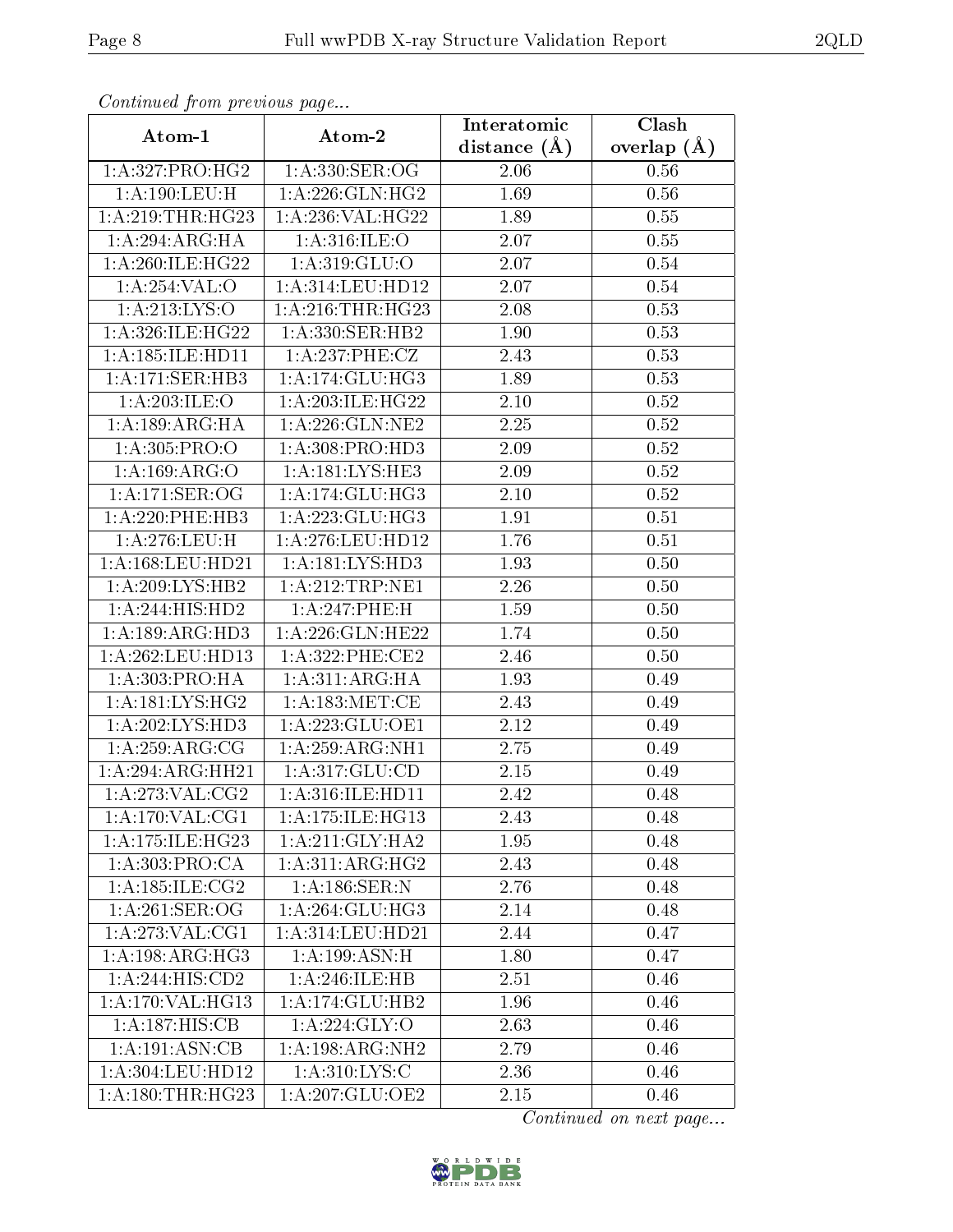| Atom-1              | Atom-2             | Interatomic        | Clash           |
|---------------------|--------------------|--------------------|-----------------|
|                     |                    | distance $(A)$     | overlap $(\AA)$ |
| 1:A:285:PHE:CZ      | 1:A:318:PHE:HZ     | 2.34               | 0.45            |
| 1:A:297:VAL:HB      | 1:A:314:LEU:HB3    | 1.97               | 0.45            |
| 1: A:191: ASN:HB2   | 1: A: 192: PRO:CD  | 2.47               | 0.45            |
| 1: A:307:THR:C      | 1: A:309: GLU:N    | 2.70               | 0.45            |
| 1:A:299:GLY:N       | 1:A:313:ASP:OD1    | 2.42               | 0.45            |
| 1: A:307:THR:O      | 1:A:309:GLU:N      | 2.50               | 0.44            |
| 1: A:185: ILE: CG2  | 1:A:186:SER:H      | $\overline{2.30}$  | 0.44            |
| 1:A:191:ASN:HD21    | 1: A: 196: SER: C  | 2.21               | 0.44            |
| 1:A:297:VAL:N       | 1:A:314:LEU:O      | 2.46               | 0.44            |
| 1:A:162:PRO:O       | 1:A:233:ALA:CB     | 2.65               | 0.44            |
| 1: A:321: ILE:N     | 1:A:321:ILE:HD12   | $\overline{2.33}$  | 0.44            |
| 1:A:204:LEU:HD13    | 1:A:220:PHE:CG     | 2.53               | 0.44            |
| 1: A: 190: LEU: N   | 1: A:226: GLN: NE2 | 2.61               | 0.43            |
| 1: A:219:THR:HG23   | 1: A:236: VAL: CG2 | 2.46               | 0.43            |
| 1: A: 325: ARG: HG2 | 1:A:325:ARG:HH11   | $\overline{1}$ .83 | 0.43            |
| 1:A:289:ILE:HG23    | 1: A:293:MET:CE    | 2.48               | 0.43            |
| 1: A:176:TYR:HE1    | 1:A:311:ARG:HH11   | 1.67               | 0.42            |
| 1:A:212:TRP:O       | 1: A: 213: LYS: C  | $2.56\,$           | $0.42\,$        |
| 1:A:275:THR:CG2     | 1: A:276:LEU:N     | 2.82               | 0.42            |
| 1:A:199:ASN:O       | 1: A:200: GLU:O    | 2.37               | 0.42            |
| 1: A:227:THR:O      | 1:A:227:THR:HG22   | $\overline{2.20}$  | 0.42            |
| 1:A:221:PRO:O       | 1:A:223:GLU:N      | 2.53               | 0.42            |
| 1: A:310: LYS: HB3  | 1: A:310: LYS: HE2 | 1.83               | 0.41            |
| 1: A:214: GLU:N     | 1:A:249:ARG:HH12   | 2.13               | 0.41            |
| 1: A: 190: LEU: O   | 1:A:191:ASN:OD1    | 2.38               | 0.41            |
| 1:A:188:LYS:HB3     | 1:A:197:ILE:CG2    | 2.51               | 0.41            |
| 1:A:294:ARG:CA      | 1: A:316: ILE: O   | 2.69               | 0.41            |
| 1: A: 189: ARG: HA  | 1:A:189:ARG:HD3    | $\overline{1.90}$  | 0.41            |
| 1:A:303:PRO:HA      | 1:A:311:ARG:HG2    | 2.03               | 0.41            |
| 1: A:256:TYR:HA     | 1:A:257:PRO:HD2    | 1.94               | 0.40            |
| 1:A:254:VAL:HG22    | 1: A:301: GLY:HA2  | 2.02               | 0.40            |
| 1: A:176:TYR:CE1    | 1: A:311:ARG:NH1   | 2.90               | 0.40            |

Continued from previous page...

There are no symmetry-related clashes.

### 5.3 Torsion angles  $(i)$

#### 5.3.1 Protein backbone (i)

In the following table, the Percentiles column shows the percent Ramachandran outliers of the chain as a percentile score with respect to all X-ray entries followed by that with respect to entries

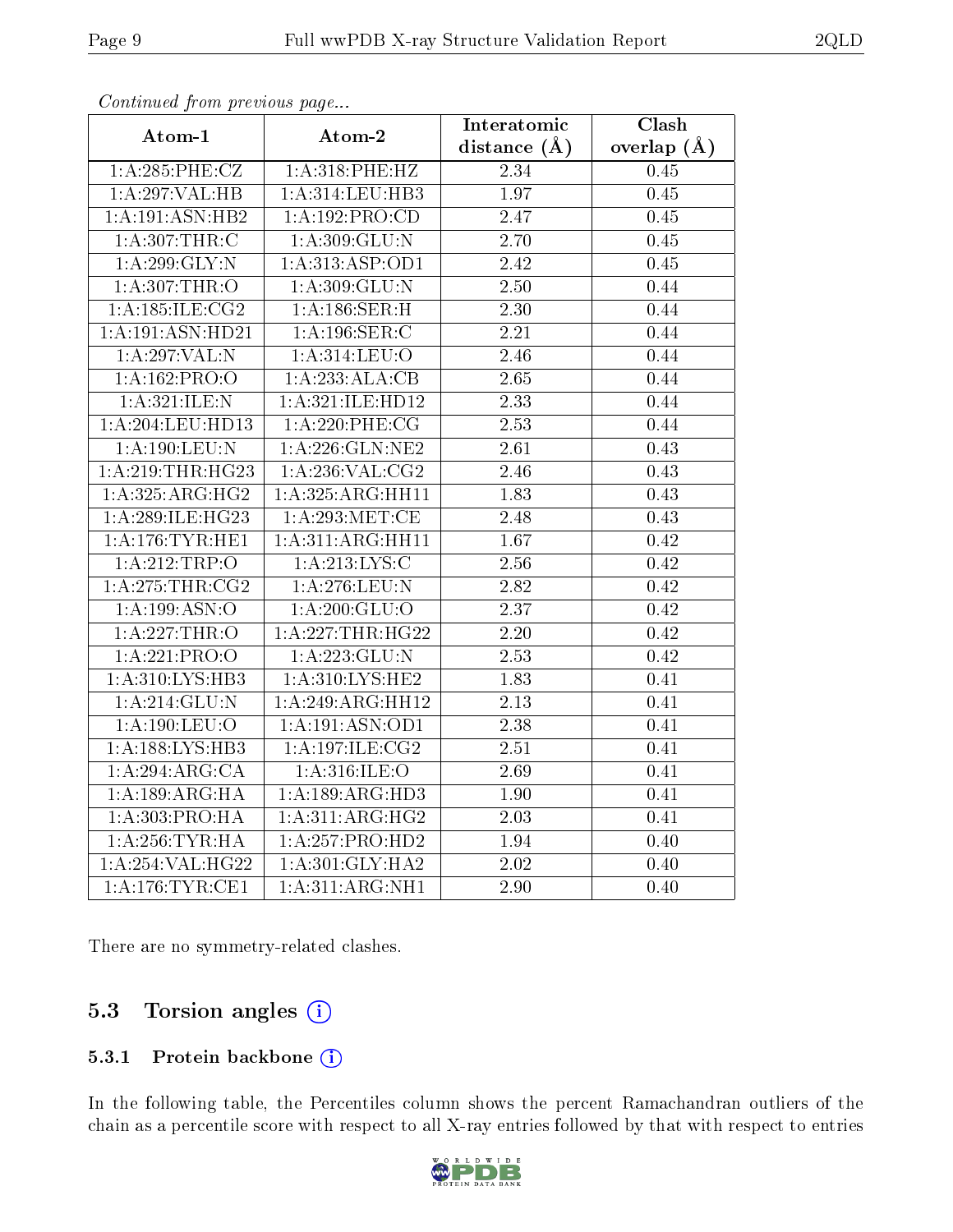of similar resolution.

The Analysed column shows the number of residues for which the backbone conformation was analysed, and the total number of residues.

| $\mid$ Mol $\mid$ Chain $\mid$ | Analysed                                            |  | Favoured   Allowed   Outliers   Percentiles |
|--------------------------------|-----------------------------------------------------|--|---------------------------------------------|
|                                | $167/183$ (91\%)   144 (86\%)   16 (10\%)   7 (4\%) |  | $\boxed{3}$ $\boxed{5}$                     |

All (7) Ramachandran outliers are listed below:

| Mol | Chain | Res | Type       |
|-----|-------|-----|------------|
|     |       | 200 | GLU        |
|     |       | 222 | <b>LYS</b> |
|     |       | 224 | <b>GLY</b> |
|     |       | 334 | LEU        |
|     | А     | 191 | <b>ASN</b> |
|     |       | 192 | PRO        |
|     |       | 246 | ĦЕ         |

#### 5.3.2 Protein sidechains  $(i)$

In the following table, the Percentiles column shows the percent sidechain outliers of the chain as a percentile score with respect to all X-ray entries followed by that with respect to entries of similar resolution.

The Analysed column shows the number of residues for which the sidechain conformation was analysed, and the total number of residues.

| Mol   Chain | Analysed                                 | Rotameric   Outliers   Percentiles |                       |
|-------------|------------------------------------------|------------------------------------|-----------------------|
|             | $156/168$ (93\%)   145 (93\%)   11 (7\%) |                                    | $\vert$ 14 $\vert$ 34 |

All (11) residues with a non-rotameric sidechain are listed below:

| Mol | Chain        | Res | Type        |
|-----|--------------|-----|-------------|
| 1   | А            | 168 | LEU         |
| 1   | $\mathbf{A}$ | 171 | SER         |
| 1   | A            | 187 | HIS         |
| 1   | A            | 207 | GLU         |
| 1   | A            | 214 | GLU         |
| 1   | A            | 239 | LEU         |
| 1   | A            | 259 | ${\rm ARG}$ |
| 1   | A            | 260 | ILE         |
| 1   | А            | 280 | <b>THR</b>  |
| 1   |              | 309 | GLU         |

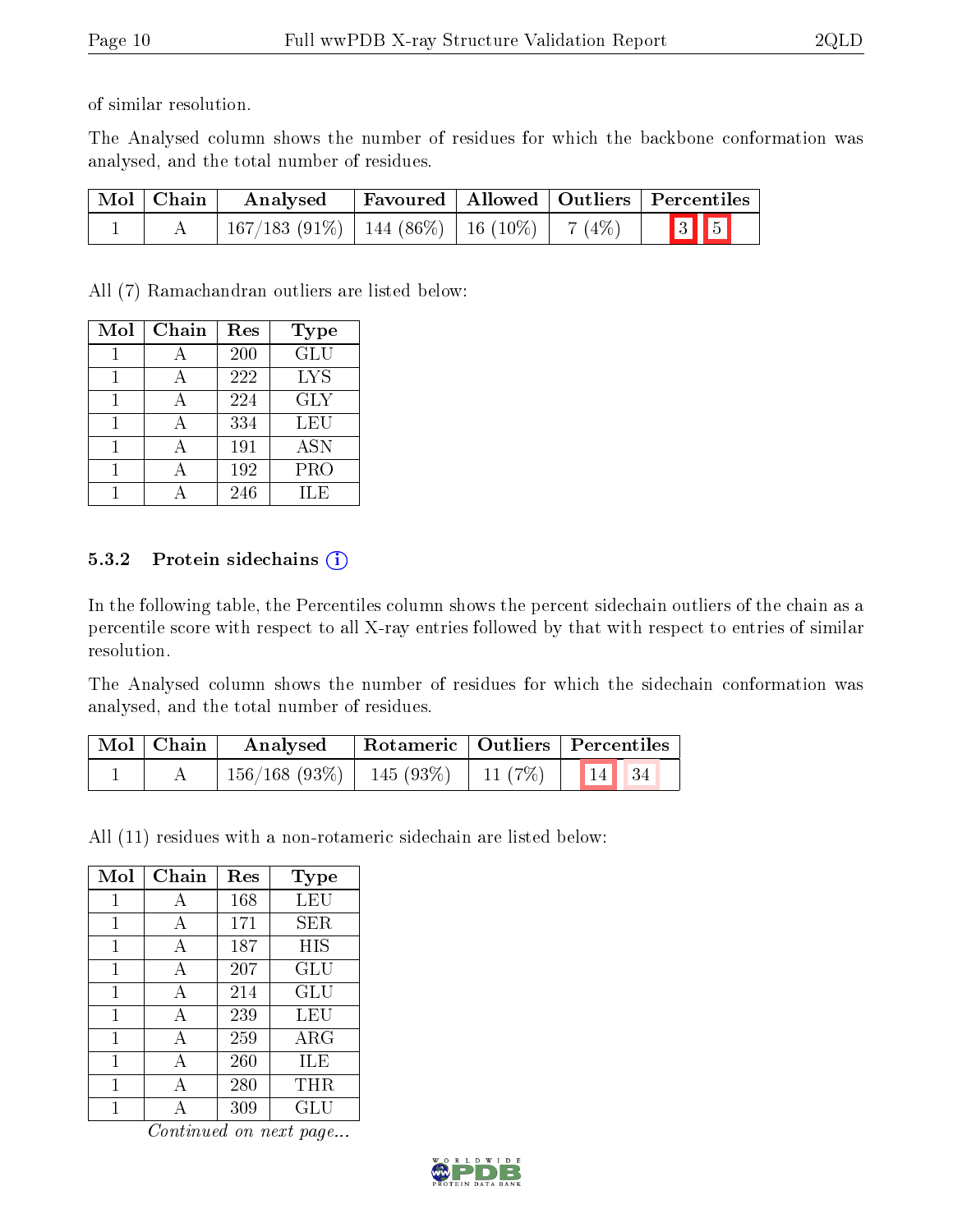Continued from previous page...

| Mol | Chain | $\perp$ Res | ype |
|-----|-------|-------------|-----|
|     |       |             |     |

Some sidechains can be flipped to improve hydrogen bonding and reduce clashes. All (2) such sidechains are listed below:

| Mol | Chain | $\operatorname{Res}$ | Type  |
|-----|-------|----------------------|-------|
|     |       | 226                  | ा ‡ि⊵ |
|     |       |                      |       |

#### 5.3.3 RNA (i)

There are no RNA molecules in this entry.

### 5.4 Non-standard residues in protein, DNA, RNA chains (i)

There are no non-standard protein/DNA/RNA residues in this entry.

### 5.5 Carbohydrates  $(i)$

There are no carbohydrates in this entry.

### 5.6 Ligand geometry  $(i)$

There are no ligands in this entry.

### 5.7 [O](https://www.wwpdb.org/validation/2017/XrayValidationReportHelp#nonstandard_residues_and_ligands)ther polymers  $(i)$

There are no such residues in this entry.

### 5.8 Polymer linkage issues (i)

There are no chain breaks in this entry.